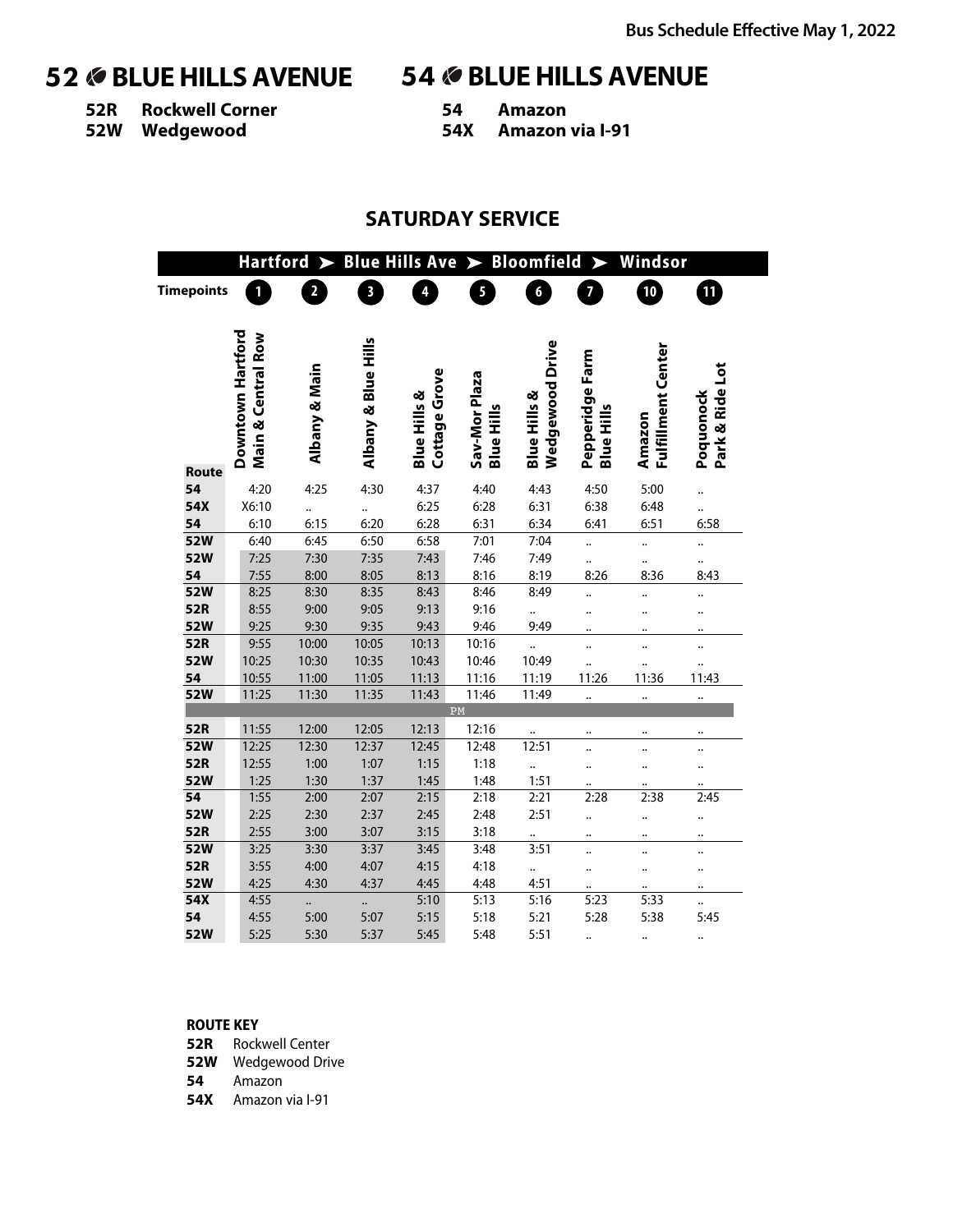**52R Rockwell Corner**

**52W Wedgewood**

**54 Amazon 54X Amazon via I-91**

### **SATURDAY SERVICE**

|                   |                      | Windsor              | $\blacktriangleright$ | <b>Bloomfield</b>            | $\blacktriangleright$ | <b>Blue Hills Ave</b>   |                     |                | <b>Hartford</b>   |                  |
|-------------------|----------------------|----------------------|-----------------------|------------------------------|-----------------------|-------------------------|---------------------|----------------|-------------------|------------------|
| <b>Timepoints</b> | 11                   | 10                   | $\overline{7}$        | $\boldsymbol{6}$             | 5                     | $\overline{\mathbf{4}}$ | $\mathbf{3}$        | $\overline{2}$ | $\mathbf{1}$      |                  |
|                   |                      |                      |                       |                              |                       |                         |                     |                |                   |                  |
|                   |                      |                      |                       |                              |                       |                         |                     |                |                   |                  |
|                   |                      | Fulfillment Center   |                       | <b>Wedgewood Drive</b>       |                       |                         | Albany & Blue Hills |                | Downtown Hartford |                  |
|                   | Park & Ride Lot      |                      |                       |                              | Sav-Mor Plaza         | Cottage Grove           |                     | Albany & Main  |                   |                  |
|                   | Poquonock            |                      | Home Goods            | Blue Hills &                 |                       | <b>Blue Hills &amp;</b> |                     |                | Main & Gold       |                  |
|                   |                      | Amazon               | <b>Blue Hills</b>     |                              | <b>Blue Hills</b>     |                         |                     |                |                   |                  |
|                   |                      |                      |                       |                              |                       |                         |                     |                |                   | <b>Continues</b> |
| Route             |                      |                      |                       |                              |                       |                         |                     |                |                   | to route         |
| 54X               | $\ddot{\phantom{a}}$ | 5:19                 | 5:26                  | 5:31                         | 5:34                  | X5:37                   |                     |                | N5:54             |                  |
| 54                | $\ddot{\phantom{a}}$ | 5:19                 | 5:26                  | 5:31                         | 5:34                  | 5:37                    | 5:47                | 5:55           | 6:00              |                  |
| 52                |                      |                      |                       |                              | 6:41                  | 6:44                    | 6:54                | 7:02           | 7:08              | 47               |
| 52                |                      |                      |                       | 7:12                         | 7:16                  | 7:19                    | 7:29                | 7:37           | 7:43              | 47B              |
| 54X               |                      | 7:15                 | 7:22                  | 7:27                         | 7:31                  | X7:34                   |                     | $\ddot{\cdot}$ | N7:51             | $\bullet\bullet$ |
| 54                | 7:08                 | 7:15                 | 7:22                  | 7:27                         | 7:31                  | 7:34                    | 7:44                | 7:52           | 7:58              | 47               |
| 52                |                      |                      |                       |                              | 7:46                  | 7:49                    | 7:59                | 8:07           | 8:13              | 47               |
| 52<br>52          | $\ddot{\phantom{a}}$ | $\ddot{\phantom{a}}$ | $\ddot{\phantom{a}}$  | 7:57                         | 8:01<br>8:31          | 8:04<br>8:34            | 8:14<br>8:44        | 8:22<br>8:52   | 8:28<br>8:58      | 47<br>47         |
| 52                |                      |                      |                       | 8:57                         | 9:01                  | 9:04                    | 9:14                | 9:22           | 9:28              | 47               |
| 54                | <br>9:06             | <br>9:13             | <br>9:20              | 9:27                         | 9:31                  | 9:34                    | 9:44                | 9:52           | 9:58              | 47               |
| 52                |                      |                      |                       | 9:57                         | 10:01                 | 10:04                   | 10:14               | 10:22          | 10:28             | 47               |
| 52                | $\ddot{\phantom{a}}$ | $\ddot{\phantom{0}}$ |                       |                              | 10:31                 | 10:34                   | 10:44               | 10:52          | 10:58             | 47               |
| 52                | $\ddot{\phantom{a}}$ |                      | $\ddot{\phantom{a}}$  | 10:57                        | 11:01                 | 11:04                   | 11:14               | 11:22          | 11:28             | 47               |
| 52                |                      |                      |                       |                              | 11:31                 | 11:34                   | 11:44               | 11:52          | 11:58             | 47               |
|                   |                      |                      |                       |                              |                       | PM                      |                     |                |                   |                  |
| 52                |                      |                      |                       | 11:57                        | 12:01                 | 12:04                   | 12:14               | 12:22          | 12:28             | 47               |
| 54                | 12:06                | 12:13                | 12:20                 | 12:27                        | 12:31                 | 12:34                   | 12:44               | 12:52          | 12:58             | 47               |
| 52                | $\ddot{\phantom{0}}$ |                      |                       | 12:57                        | 1:01                  | 1:04                    | 1:14                | 1:22           | 1:28              | 47               |
| 52                |                      |                      | $\ddot{\phantom{a}}$  | $\ddot{\phantom{a}}$         | 1:31                  | 1:34                    | 1:44                | 1:52           | 1:58              | 47               |
| 52                | $\ddot{\phantom{a}}$ | $\ddot{\phantom{a}}$ |                       | 1:57                         | 2:01                  | 2:04                    | 2:14                | 2:22           | 2:28              | 47               |
| 52                |                      |                      |                       | $\ddot{\phantom{a}}$         | 2:31                  | 2:34                    | 2:44                | 2:52           | 2:58              | 47               |
| 52<br>54          | <br>3:06             | <br>3:13             | $\ddotsc$<br>3:20     | 2:57<br>3:27                 | 3:01<br>3:31          | 3:04<br>3:34            | 3:14<br>3:44        | 3:22<br>3:52   | 3:28<br>3:58      | 47<br>47         |
| 52                |                      |                      |                       | 3:57                         | 4:01                  | 4:04                    | 4:14                | 4:22           | 4:28              | 47               |
| 52                |                      |                      |                       |                              | 4:31                  | 4:34                    | 4:44                | 4:52           | 4:58              | 47               |
| 52                | $\ddot{\phantom{a}}$ | $\ddot{\phantom{a}}$ |                       | $\ddot{\phantom{0}}$<br>4:57 | 5:01                  | 5:04                    | 5:14                | 5:22           | 5:28              | 47               |
| 52                |                      | $\ddot{\phantom{0}}$ |                       | $\ddotsc$                    | 5:31                  | 5:34                    | 5:44                | 5:52           | 5:58              |                  |
| 54                | $\ddot{\phantom{a}}$ | 5:38                 | 5:45                  | 5:52                         | 5:56                  | 5:59                    | 6:09                | 6:17           | 6:23              |                  |
| 52                |                      |                      |                       | 5:57                         | 6:01                  | 6:04                    | 6:14                | 6:22           | 6:28              |                  |
| 54                | 6:18                 | 6:25                 | 6:32                  | 6:39                         | 6:43                  | 6:46                    | 6:56                | 7:04           | 7:10              | 47W              |

### **ROUTE KEY**

- **52** Downtown Hartford
- **54** Downtown Hartford
- **54X** Downtown Hartford via I-91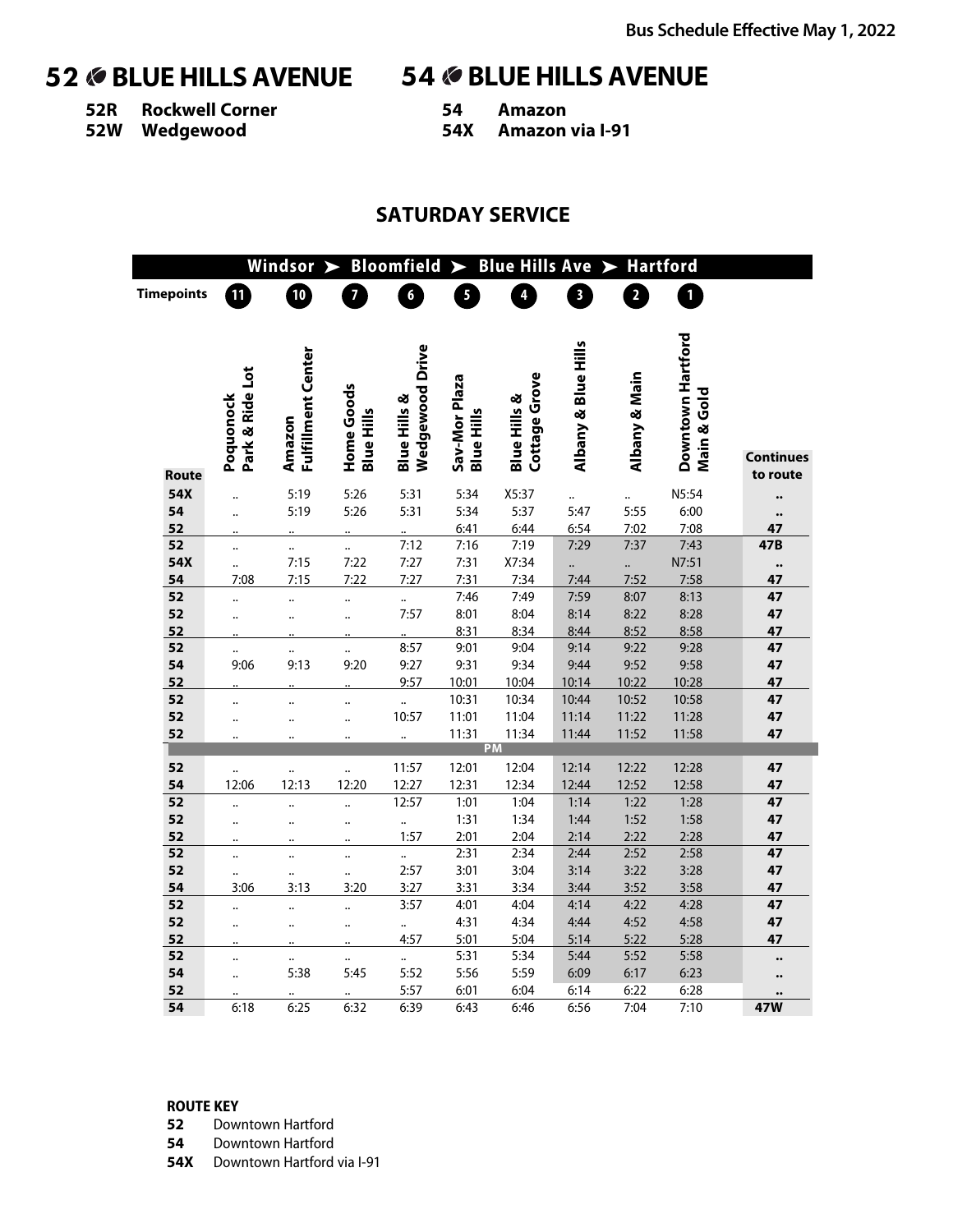**52R Rockwell Corner 52W Wedgewood**

# 52 **BLUE HILLS AVENUE** 54 **BLUE HILLS AVENUE**

**54 Amazon 54X Amazon via I-91**

# **SUNDAY SERVICE**

|                    |                                                   |                     |                     |                                            |                                    |                                               |                                         | Hartford $\triangleright$ Blue Hills Ave $\triangleright$ Bloomfield $\triangleright$ Windsor |                               |
|--------------------|---------------------------------------------------|---------------------|---------------------|--------------------------------------------|------------------------------------|-----------------------------------------------|-----------------------------------------|-----------------------------------------------------------------------------------------------|-------------------------------|
| <b>Timepoints</b>  |                                                   | 2                   | $\mathbf{3}$        | 4                                          | 5                                  | 6                                             | 7                                       | 10                                                                                            | $\mathbf{11}$                 |
|                    | Downtown Hartford<br><b>Central Row</b><br>Main & | Main<br>త<br>Albany | Albany & Blue Hills | Grove<br>ಳ<br><b>Blue Hills</b><br>Cottage | Sav-Mor Plaza<br><b>Blue Hills</b> | Drive<br>Wedgewood<br><b>Blue Hills &amp;</b> | Farm<br>Pepperidge<br><b>Blue Hills</b> | Fulfillment Center<br>Amazon                                                                  | ğ<br>Park & Ride<br>Poquonock |
| <b>Route</b><br>54 | 4:20                                              | 4:25                | 4:30                | 4:37                                       | 4:40                               | 4:43                                          | 4:50                                    | 5:00                                                                                          |                               |
| 54X                | X6:10                                             |                     |                     | 6:25                                       | 6:28                               | 6:31                                          | 6:38                                    | 6:48                                                                                          |                               |
| 54                 | 6:10                                              | <br>6:15            | <br>6:20            | 6:28                                       | 6:31                               | 6:34                                          | 6:41                                    | 6:51                                                                                          | <br>6:58                      |
|                    |                                                   |                     |                     |                                            | <b>PM</b>                          |                                               |                                         |                                                                                               |                               |
| 54X                | X4:45                                             |                     |                     | 5:00                                       | 5:03                               | 5:06                                          | 5:13                                    | 5:23                                                                                          |                               |
| 54                 | 4:45                                              | 4:50                | 4:55                | 5:03                                       | 5:06                               | 5:09                                          | 5:16                                    | 5:26                                                                                          | 5:33                          |

### **ROUTE KEY**

**54** Amazon

**54X** Amazon via I-91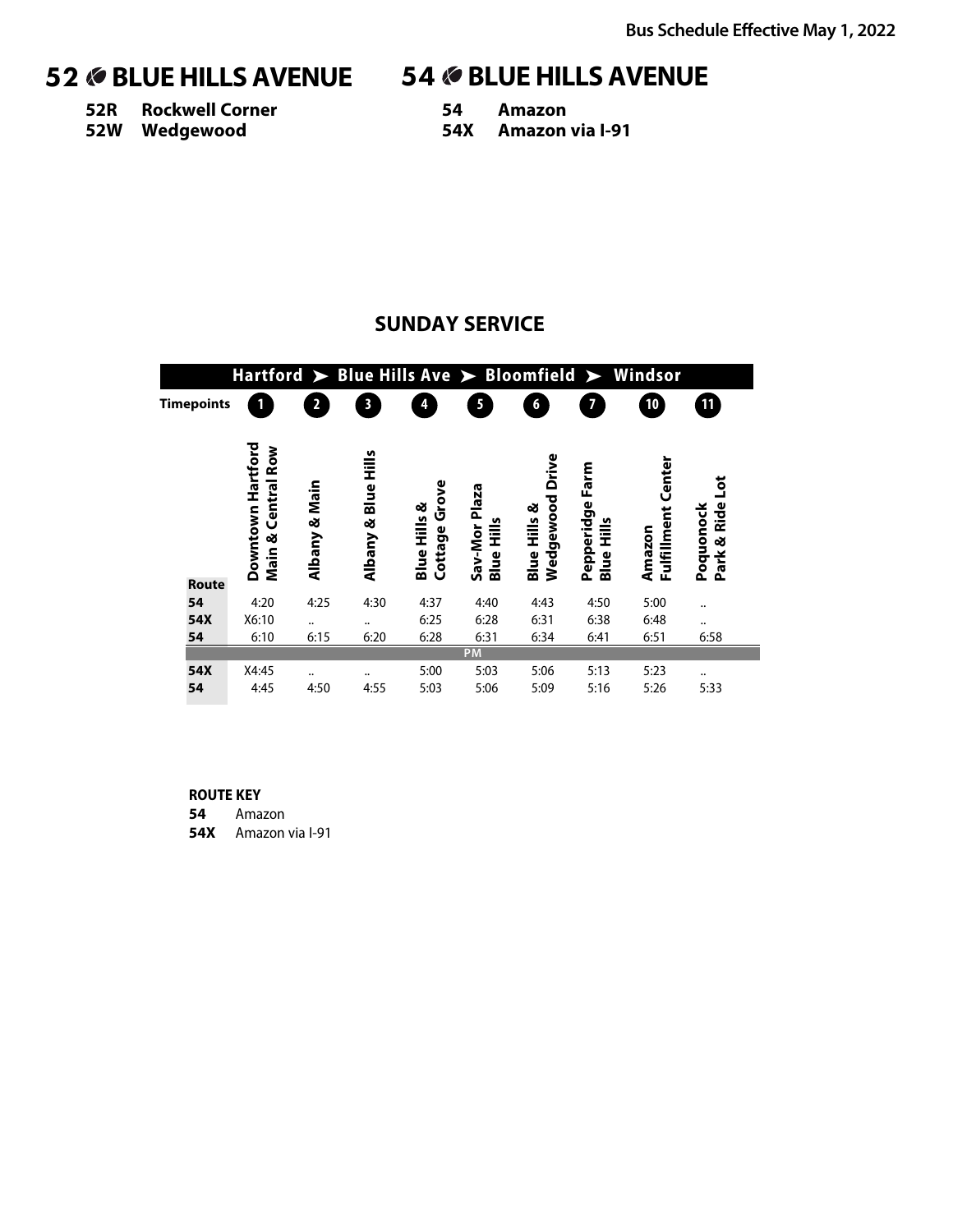**52R Rockwell Corner 52W Wedgewood**

**54 Amazon 54X Amazon via I-91**

### **SUNDAY SERVICE**

|                   |                               | Windsor $\triangleright$ Bloomfield $\triangleright$ Blue Hills Ave $\triangleright$ Hartford |                                 |                                               |                                    |                                            |                         |                         |                                                 |                              |
|-------------------|-------------------------------|-----------------------------------------------------------------------------------------------|---------------------------------|-----------------------------------------------|------------------------------------|--------------------------------------------|-------------------------|-------------------------|-------------------------------------------------|------------------------------|
| <b>Timepoints</b> | 11                            | 10                                                                                            | 7                               | 6                                             | 5                                  | 4                                          | $\overline{\mathbf{3}}$ | $\overline{\mathbf{2}}$ |                                                 |                              |
| <b>Route</b>      | ă<br>Park & Ride<br>Poquonock | Center<br>Fulfillment<br>Amazon                                                               | Home Goods<br><b>Blue Hills</b> | Drive<br>Wedgewood<br><b>Blue Hills &amp;</b> | Sav-Mor Plaza<br><b>Blue Hills</b> | Grove<br>ಳ<br><b>Blue Hills</b><br>Cottage | Albany & Blue Hills     | Albany & Main           | Hartford<br>$\frac{6}{3}$<br>Downtown<br>Main & | <b>Continues</b><br>to route |
| 54X               |                               | 5:19                                                                                          | 5:26                            | 5:31                                          | 5:34                               | X5:37                                      |                         |                         | N5:54                                           |                              |
|                   | $\ddotsc$                     |                                                                                               |                                 |                                               |                                    |                                            |                         |                         |                                                 | $\bullet\bullet$             |
| 54                |                               | 5:19                                                                                          | 5:26                            | 5:31                                          | 5:34                               | 5:37                                       | 5:47                    | 5:55                    | 6:00                                            | $\bullet\bullet$             |
| 54X               | $\ddotsc$                     | 7:13                                                                                          | 7:20                            | 7:25                                          | 7:28                               | X7:31                                      |                         |                         | N7:48                                           | $\bullet\bullet$             |
| 54                | 7:06                          | 7:13                                                                                          | 7:20                            | 7:25                                          | 7:28                               | 7:31                                       | 7:41                    | 7:49                    | 7:55                                            | $\bullet\bullet$             |
|                   |                               |                                                                                               |                                 |                                               | PM                                 |                                            |                         |                         |                                                 |                              |
| 54                |                               | 5:38                                                                                          | 5:45                            | 5:50                                          | 5:53                               | 5:56                                       | 6:06                    | 6:14                    | 6:20                                            | $\bullet\bullet$             |
| 54                | 6:21                          | 6:28                                                                                          | 6:35                            | 6:40                                          | 6:43                               | 6:46                                       | 6:56                    | 7:04                    | 7:10                                            | $\bullet\bullet$             |

### **ROUTE KEY**

**54** Downtown Hartford

**54X** Downtown Hartford via I-91